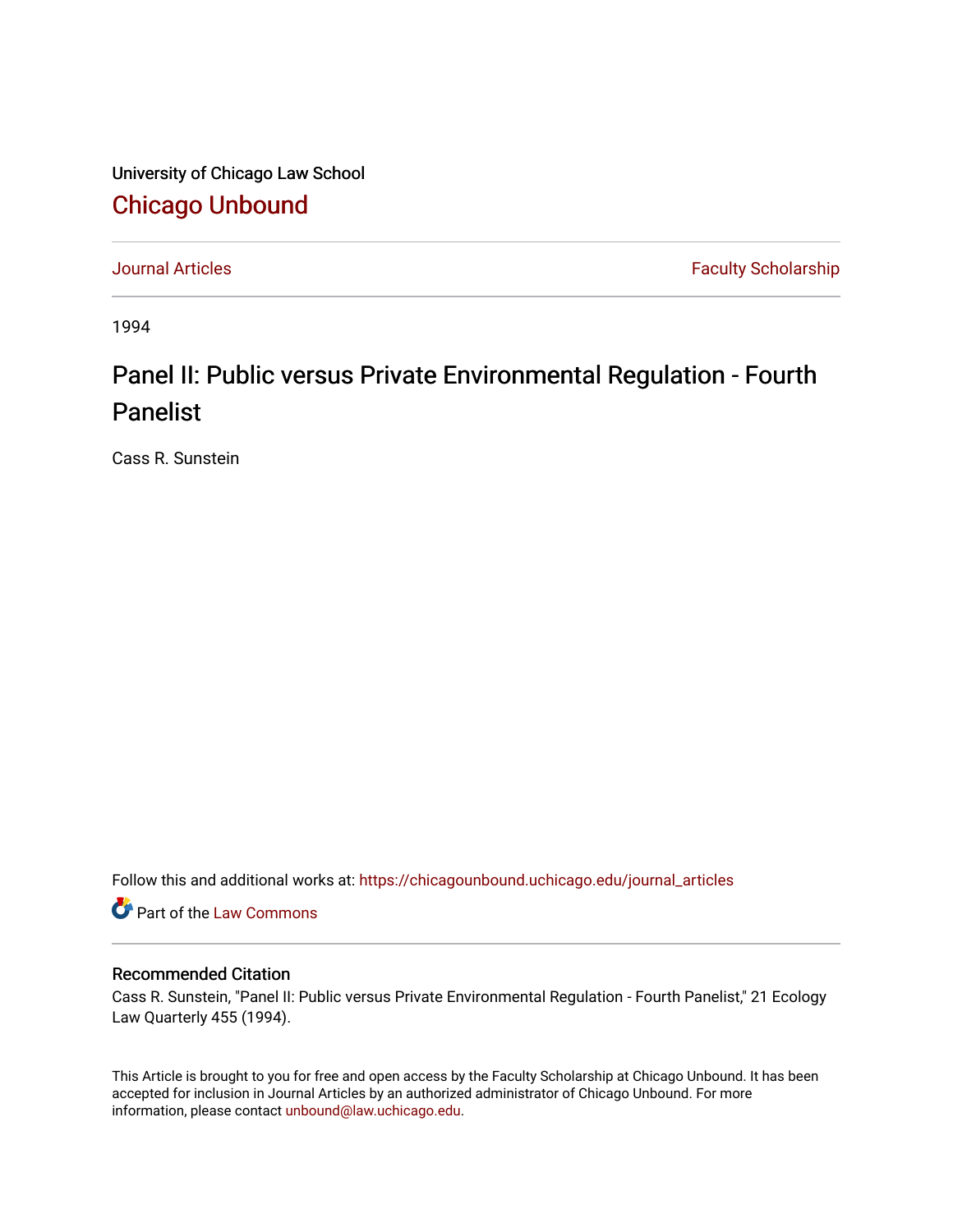## **Panel II: Public Versus Private Environmental Regulation**

## *Cass R. Sunstein, Fourth Panelist\**

I have to tell you I am a little discouraged with my topic, which is the defense of democratic approaches to environmental protection. In preparation for this, I really wanted to get a hold of the Vice President's report on reinventing the government.<sup>1</sup> So I called the Regulatory Affairs Office in the Office of Management and Budget (OMB), and they said the person to call was the Public Affairs Office at OMB. I called them and they said the person to call was the Vice President's office. I called them and they said the person to call was the Government Printing Office. It sounded very depressing. But I thought, well, maybe that will work. So I went ahead and called the Government Printing Office, and they said they could have it to me probably within the month. (Laughter.)

I have heard subsequently that part of the Gore report says that the Government Printing Office will have to compete with private enterprise, and that may explain their reluctance to send it out. (Laughter.) Undaunted, I am going to try to defend the democratic approach to environmental problems. Much of what I have to say about private remedies and public remedies will be through a democratic lens. It might be more accurate to say that it is a republican approach, republican in the sense of what James Madison said in his theory of government, designed to limit factional power and to foster public deliberation.<sup>2</sup>

Let me begin with a bill of particulars indicting common law approaches to environmental protection. This is just an effort to abstract a bit from the familiar failures of private law. I guess this is a criticism, a partial criticism at least, of free market environmentalism. It is familiar that there are collective action problems with individually small but, on aggregate, very large injuries, which a common law or private market system will fail to address. So in cases in which there are lots of people injured a little bit, the environmental damage may be very high, but the common law will be unable to respond.

HeinOnline -- 21 Ecology L.Q. 455 1994

Copyright © 1994 by ECOLOGY LAW QUARTERLY

<sup>\*</sup> Professor, University of Chicago Law School.

**<sup>1.</sup> AL** GORE, FROM RED **TAPE** TO RESULTS: **CREATING A GOVERNMENT** THAT WORKS BETTER **&** COSTS LESS: REPORT OF THE **NATIONAL** PERFORMANCE REVIEW (1993).

<sup>2.</sup> See THE FEDERALIST No. **10** (James Madison).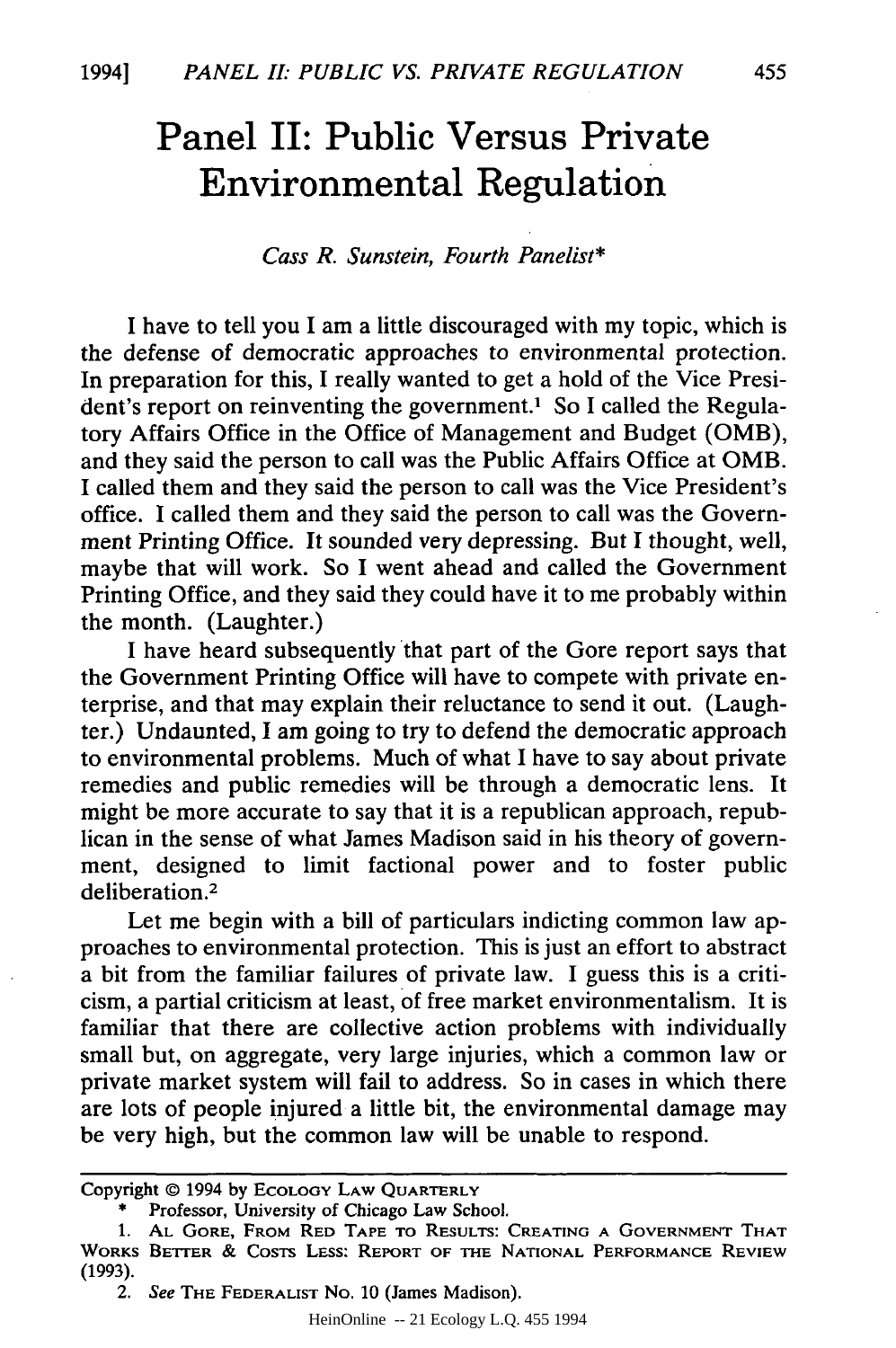In addition, it is very hard to get an adequately coordinated system by using the common law, and this is potentially disastrous in the environmental area. Litigation is focused on too few aspects of a problem. It lacks the comprehensive overview that one would need, for example, to come to terms with water pollution. Litigation is also fortuitous in its timing. It is random and ex post. If you like the current law of products liability, then you would love common law approaches to environmental protection, where the problems will probably be even worse.

In addition to the collective action problems and the difficulty of getting adequate coordination, there is a lack of necessary expertise in the judiciary. Now, I see some judges in the room who actually know a lot about environmental problems, but they are exceptions.

There is a concern about judges' lack of political accountability as well. The truth in the *Chevron* opinion is the perception that where there is a policy decision to be made, it ought to be made democratically and not judicially.3 Maybe a crisper way to make the point is to say that if you had a common law system working really terrifically well, kind of a Posner-Epstein heaven, what you would end up with is, at best, aggregating private willingness to pay. You would produce a system of wealth maximization in which you made policy choices by aggregating private willingness to pay. That is what the common law system and one idealized view of it is about.

But there is a big difference between democratic judgments about social problems and aggregated willingness to pay. And in a democratic system, the democratic judgments ought to be preferred. This is especially the case if what ought to matter in environmental policy includes, as I think it should, the interests of future generations and, if they will suffer, the interests of creatures who are not human. This is not to say that those are decisive interests, but they are relevant interests, and they are not likely to be sufficiently included in the willingness-to-pay criterion.

These various problems-collective action problems, lack of coordination, lack of expertise, and democratic failures-suggest that a common law system will be both inefficient and undemocratic. This was the basic insight that led to the substitution of regulatory machinery for the common law in the environmental area.

The story we have seen in the past twenty years has not been a success, and, ironically, the dimensions along which it has failed are very similar to the dimensions along which the common law itself failed. As several of the previous panelists have suggested, the system we now have is extraordinarily inefficient. By some estimates we have

**<sup>3.</sup>** Chevron **U.S.A.,** Inc. v. NRDC, 467 **U.S. 837, 866** (1984).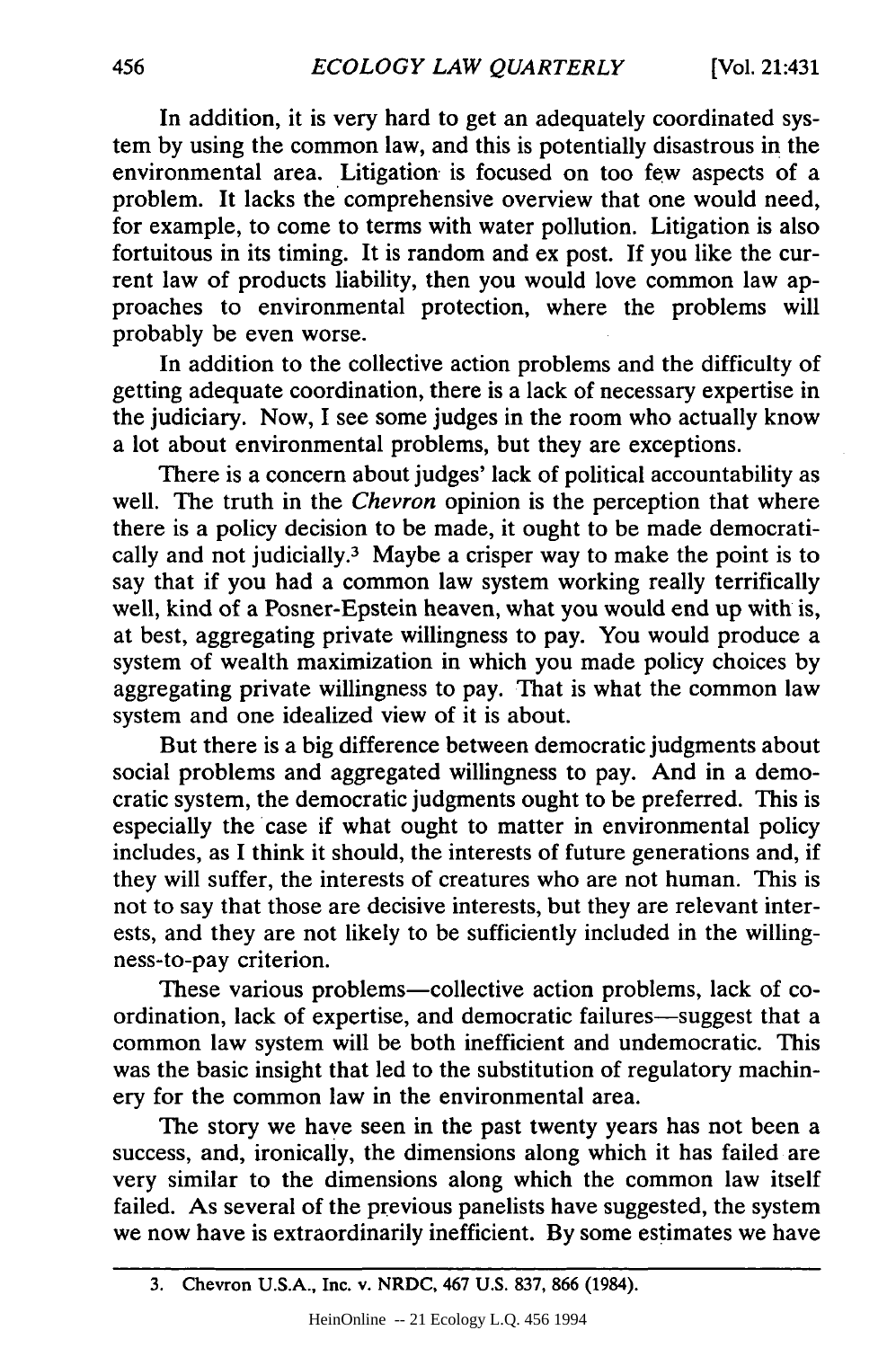spent \$900 billion for pollution control since 1972. I think \$1000 billion is actually a trillion, but I was not entirely sure of that, so I took a lower end of the estimate. \$900 billion. (Laughter.) And many estimates suggest that we could have achieved the same environmental benefit at one-quarter of the cost.<sup>4</sup>

Not only is there great inefficiency in our command-and-control system, but there is also democratic failure, above all in the influence of well-organized factions over the regulatory machinery. It may be that ethanol is really, really great and that governmental specification of ethanol as the automobile motoring substance of choice would be a good idea. But there is no doubt that the power of the ethanol lobby-the farmer's lobby-has played a role in occasional governmental enthusiasm for ethanol.

The democratic failure means that instead of democratic deliberation-Madison's aspiration-we often have government by faction. This problem is revealed, I think, by the cost-benefit charts published by OMB that are reprinted amusingly and depressingly in Judge Breyer's excellent new book on risk regulation.<sup>5</sup> These charts show that the cost-per-life-saved of environmental regulations varies so widely for different regulations that no sensible person could in the first instance have advocated such regulations.<sup>6</sup>

Now to make a very simple argument, this discussion suggests that the problems of the common law-lack of coordination, lack of economic efficiency, lack of real application of expertise, and lack of democratic deliberation-are just what we have now. I think it would be difficult to contend that we would be better off under the common law system. But certainly it would not be hard to argue that we are not tremendously better off under the system we now have than we would be under the common law system.

I want to make some simple recommendations. These reflect an effort, principally from the democratic point of view, to synthesize the best of traditional private law remedies-with a bow in the direction of my colleagues, Epstein and Posner-with the aspirations of the regulatory state. I have tried to import some of the flexibility and potential efficiency of the common law, while at the same time recognizing the need for democracy to lie at the heart of whatever regulatory solutions we come up with.

This approach is very simple. I want to argue first for information and second for economic incentives. The preferred remedy for envi-

*<sup>4.</sup> See* Cass R. Sunstein, *Democratizing America Through Law,* 25 **SUFFOLK** U. L. **REV.** 949, 955 (1991) (citing THOMAS TIETENBERG, EMISSIONS **TRADING** 41-45 (1985)).

<sup>5.</sup> **STEPHEN BREYER,** BREAKING **THE VICIOUS** CIRCLE: TOWARD EFFECTIVE RISK REGULATION 24-27 (1993).

**<sup>6.</sup>** *See* id.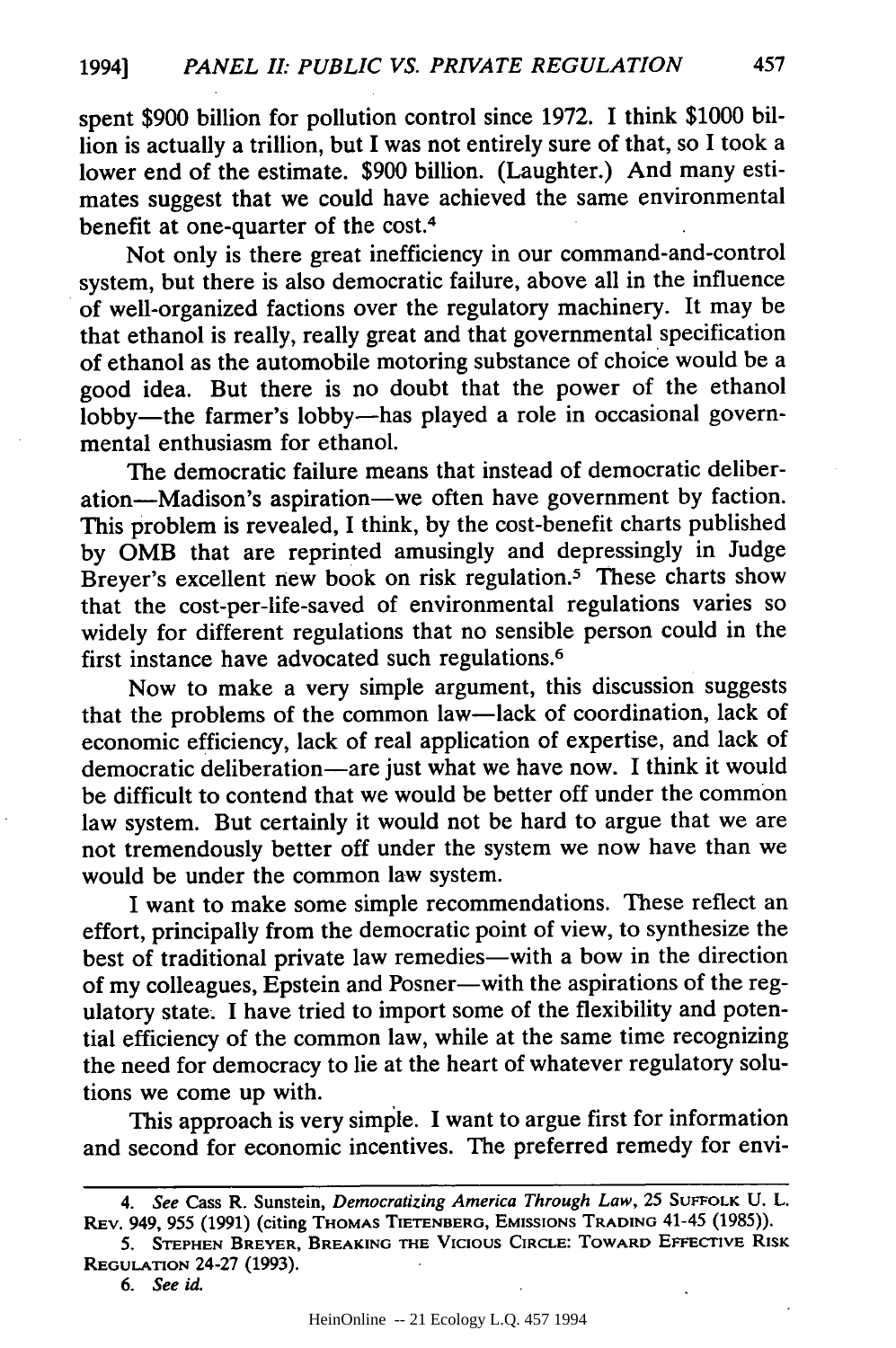ronmental problems should be disclosure of information. Regulation should be the secondary remedy if there is a reason why information does not work. Information first, regulation second. What we have done over the past generation is the opposite. Centralized governmental regulation has been the first option, and information has been disclosed only if the regulatory option has been rebutted.

Now let me just specify what I mean by information and economic incentives, emphasizing the democracy-reinforcing features of both of these remedies. By information, I mean that in areas such as environmental risks in the workplace or consumer products, with some risks that reasonable people might take, the preferred choice ought to be to let people know about the risk rather than to have government-mandated safety levels. We should have a decent floor so that risks that no reasonable person would take will not be available. But otherwise, we should allow for private flexibility.

This ought to be efficiency promoting, and it also ought to be democracy promoting. One of the real pathologies of our current system is that people do not know about the levels of risk that they face. Hence, it is wrongly thought that nuclear power and toxic waste dumps are top priorities, while indoor air pollution and smoking are towards the bottom. Public assessments of risk levels are all over the map, and that is partly because information is lacking.

We ought to move in the direction of something like a national warning system. This system would reveal risk levels in a way that would have an efficiency-promoting aspect, a democracy-promoting aspect, and a coordinating function. The system would show people what OMB has publicized a bit-that is, what the risk levels are in various sectors of the economy and various aspects of people's lives.

By information, I do not mean just disclosure as a preferred remedy. I mean to endorse also a version of Judge Breyer's suggestion that somewhere in the Federal Government there ought to be an overview entity.7 This body would be charged with comparing risk levels, with ensuring that there are priorities, with exempting tiny risks, as in the Delaney clause,<sup>8</sup> and with ensuring that we get the biggest bang for the buck. There is no reason that government regulation of the environment should be as uncoordinated as it now is. Currently, responsibility for environmental protection is broken up among a number of different federal agencies, and even offices within EPA have such different mandates that sensible priority setting is impossible.

*<sup>7.</sup> Id.* at 60.

<sup>8. 21</sup> U.S.C. § 348(c)(3)(A) (1988).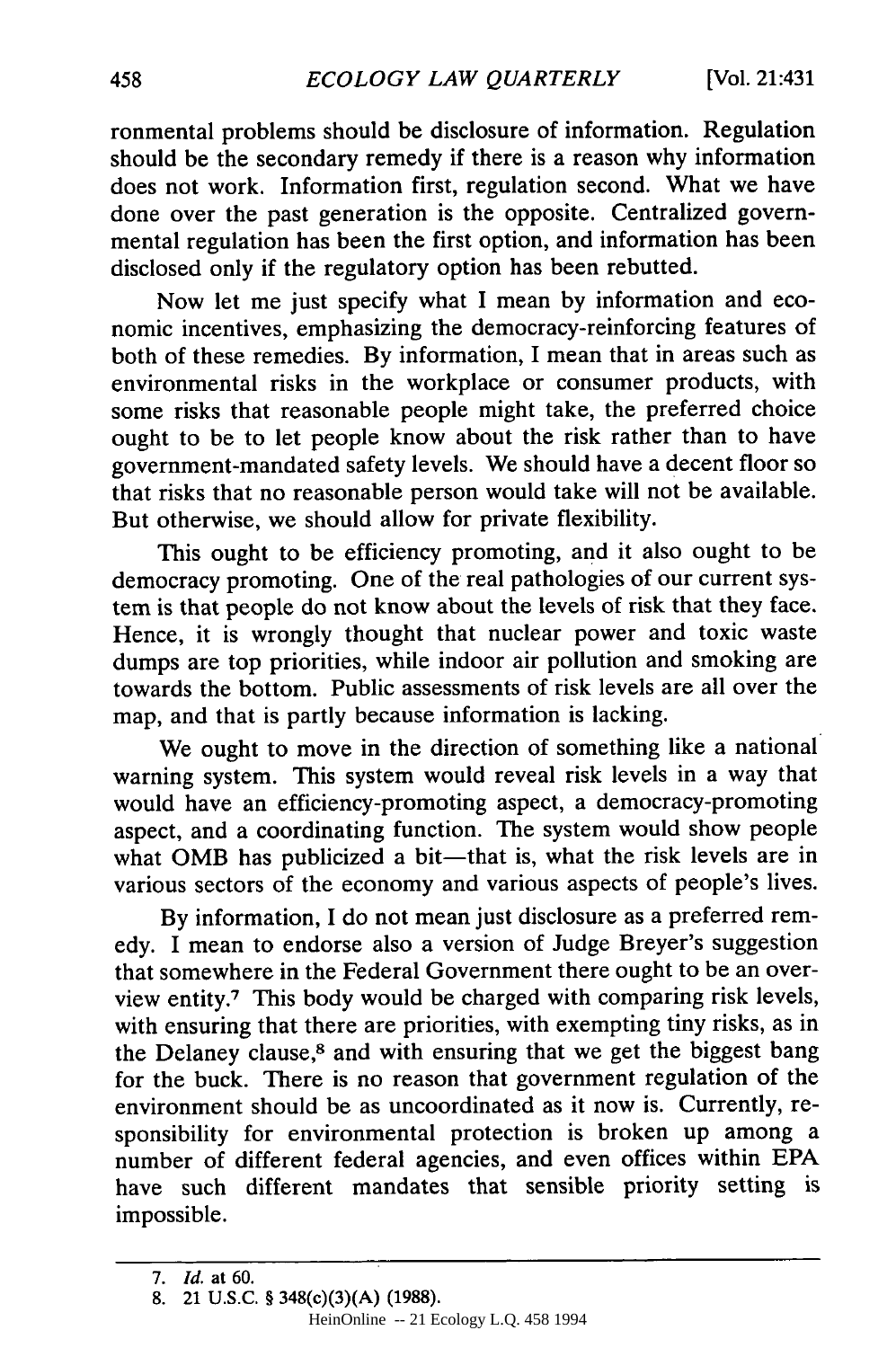Thus, my suggestion is disclosure as the preferred remedy and an overview entity that collects information, dispenses information, and ensures sensible priority setting. That is what I mean by information.

You have heard a bit about economic incentives. What I want to suggest right now is that economic incentives not only promote efficiency, but, equally importantly, have a democracy-reinforcing feature. From the democratic point of view, this makes economic incentives much better than the command-and-control system.

Here is why. Economic incentives focus democratic attention on the question of ends: "How much clean-up at what price?" Incentives do not focus on the question of means: "Which technology is best?" So in thinking about acid rain or any pollutant, the economic incentive approach puts into Congress' hopper the issue not of which technology ought to be imposed, but instead what level of pollution makes best sense.

The issue of ends forces elective representatives to make the tradeoff between environmental and other values explicitly and openly in a way that the current attention to means does not. Not only is there a democratic advantage in focusing on the right question, there also is a democratic advantage in eliminating the special interest deals that are likely when attention is placed on the issue of means. If the question is ethanol, methanol, nethanol, or thethanol, then it is especially likely that a group with a stake in the outcome will choose one of those. If the issue is instead how much reduction are we going to get, then the very generality of the question is likely to decrease the influence of factions.

The attention to economic incentives eliminates the attention to means, reduces factional power, and puts the democratic attention where it ought to be; it also forces a kind of coordinating and comparative judgment that would be a great advantage. If we had economic incentives as our remedy of choice, then the question would be: "Well, we spend  $X$  amount for that, how much should we spend for this?" Thus, economic incentives have a built-in mechanism that is democracy reinforcing in the sense that incentives make it very likely that comparisons will be obtained. When comparisons are obtained, democratic judgments are less subject to factions or to sensationalism. Economic incentives also put a high premium on information. If the question is how much should we spend to reduce global warming, then people will obtain a lot of information about the cost to reduce greenhouse gases and about the benefits of doing it. That would be a big democratic advantage over our current system.

The failures of private law and common law are economic, but also democratic. The promise of informational remedies and eco